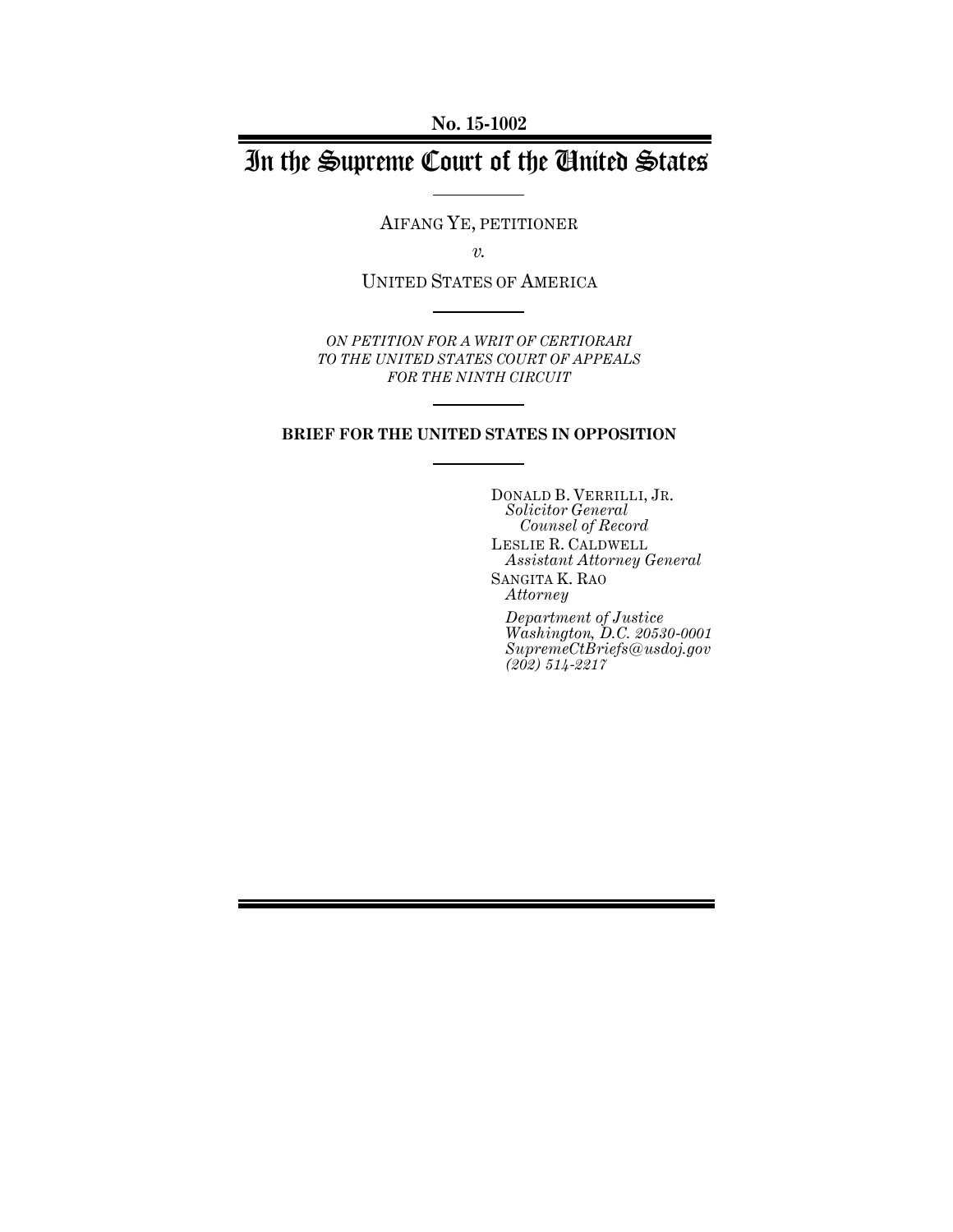### **QUESTION PRESENTED**

An agent of the Department of Homeland Security (DHS) interviewed petitioner with the assistance of a Mandarin interpreter and then prepared a written statement in English based on petitioner's admissions. Petitioner reviewed that statement with the Mandarin interpreter, made alterations, initialed each paragraph, and then signed the statement.

The question presented is whether the Confrontation Clause of the Sixth Amendment barred the government from offering the statement that petitioner reviewed and signed into evidence at petitioner's trial, because prosecutors did not call as a witness the Mandarin interpreter who translated during petitioner's DHS interview and then assisted petitioner in reviewing the written statement.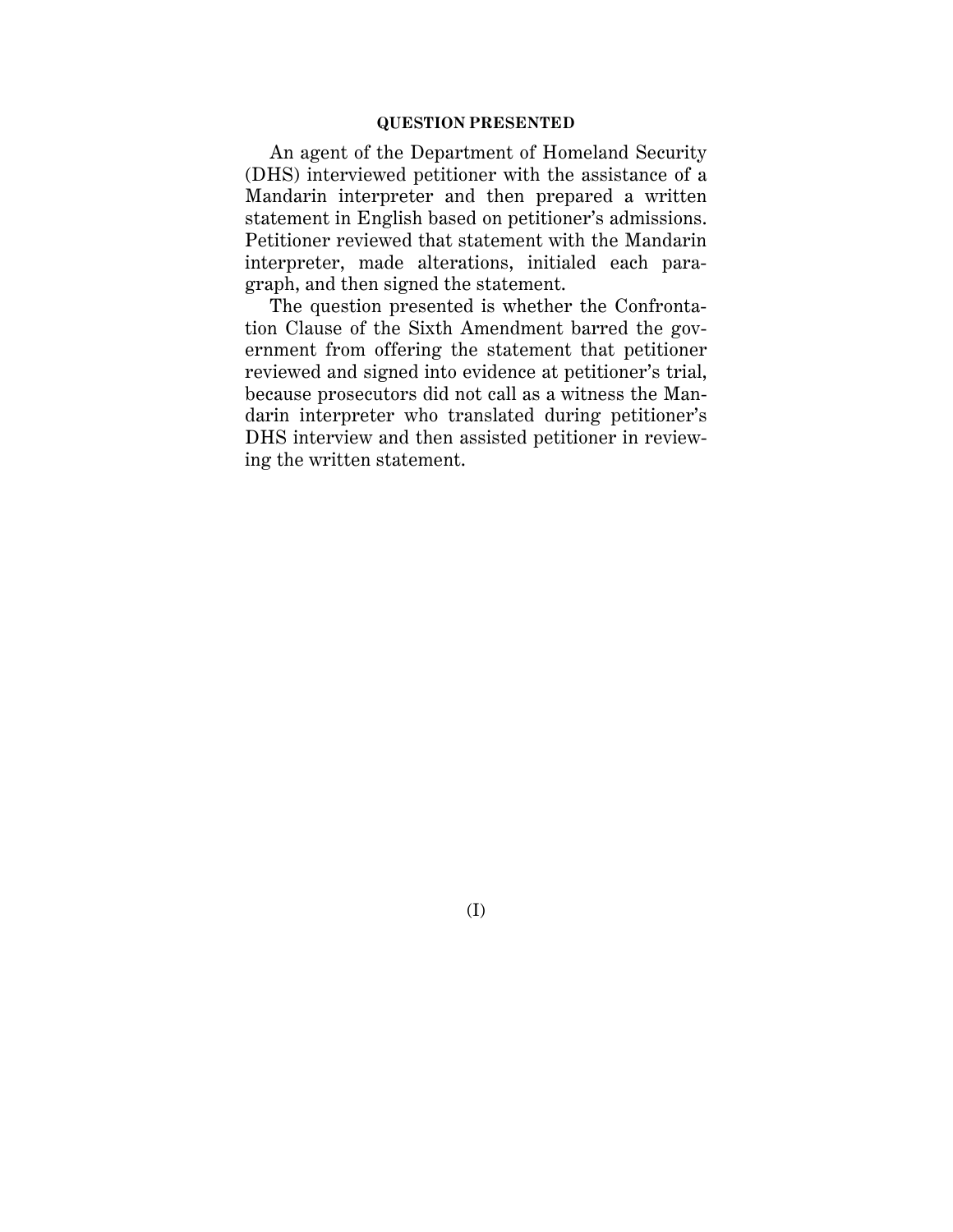## **TABLE OF CONTENTS**

Page

### **TABLE OF AUTHORITIES**

## Cases:

| Crawford v. Washington, 541 U.S. 36 (2004) 6, 8                                                         |
|---------------------------------------------------------------------------------------------------------|
|                                                                                                         |
|                                                                                                         |
|                                                                                                         |
| United States v. Budha, 495 Fed. Appx. 452 (5th Cir.                                                    |
| 2012), cert. denied, 133 S. Ct. 1243 (2013) 11, 12, 14                                                  |
| United States v. Charles, 722 F.3d 1319                                                                 |
|                                                                                                         |
| United States v. Crowe, 563 F.3d 969 (9th Cir. 2009)  8                                                 |
| United States v. Felix-Jerez, 667 F.2d 1297 (9th Cir.                                                   |
|                                                                                                         |
|                                                                                                         |
| United States v. Frank, 599 F.3d 1221 (11th Cir.                                                        |
|                                                                                                         |
| United States v. García, 452 F.3d 36 (1st Cir. 2006)  9                                                 |
| United States v. Johnson, 529 F.2d 581 (8th Cir.),                                                      |
|                                                                                                         |
| United States v. Nazemian, 948 F.2d 522 (9th Cir.                                                       |
|                                                                                                         |
| United States v. Orellana-Blanco, 294 F.3d 1143                                                         |
|                                                                                                         |
| United States v. Orm Hieng, 679 F.3d 1131<br>(9th Cir.), cert. denied, 133 S. Ct. 775 (2012)  6, 11, 12 |

## (III)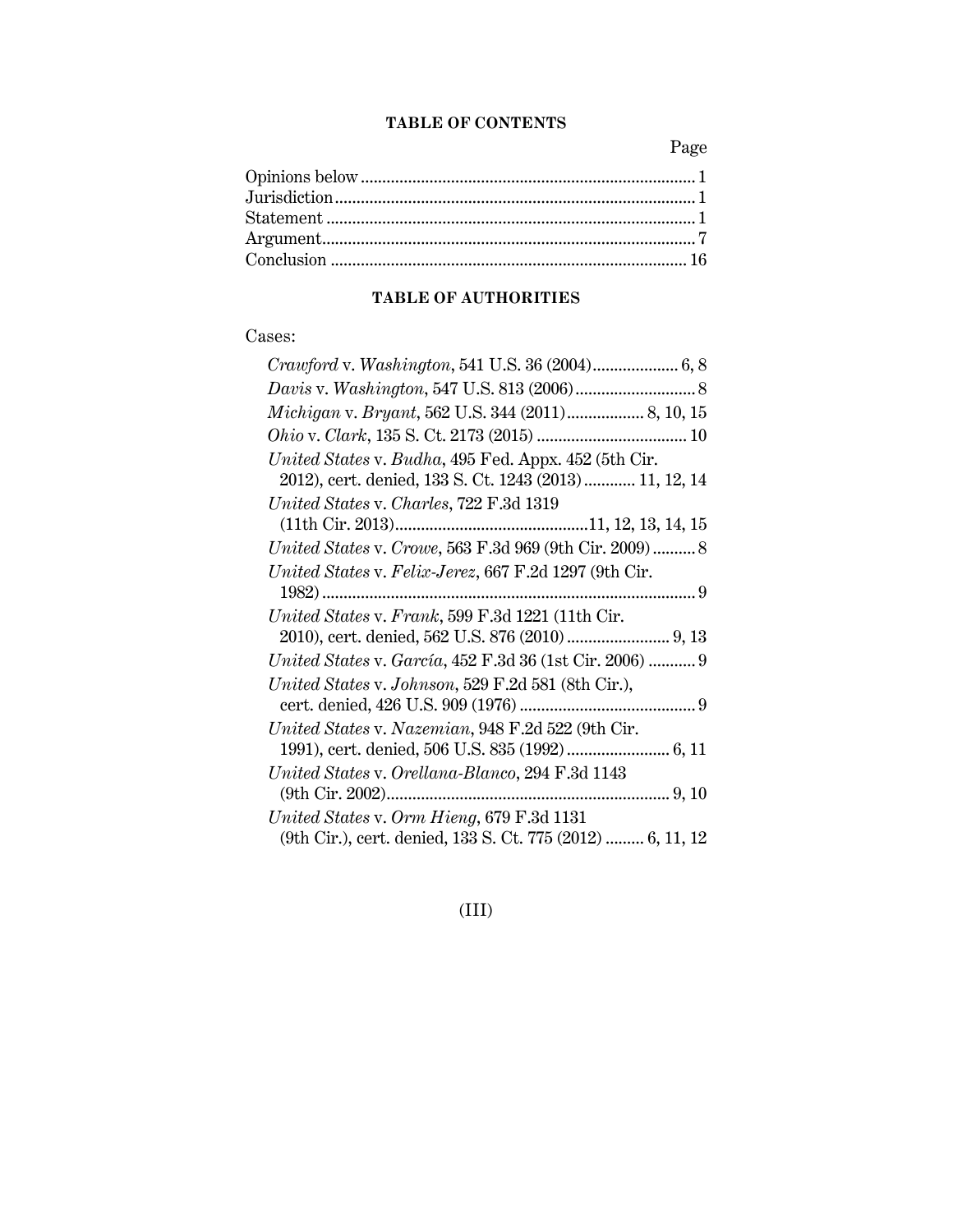| Cases—Continued:                                                                                           | Page |
|------------------------------------------------------------------------------------------------------------|------|
| United States v. Ramos-Cardenas, 524 F.3d 600                                                              |      |
| United States v. Shibin, 722 F.3d 233 (4th Cir. 2013),<br>cert. denied, 134 S. Ct. 1935 (2014)  11, 12, 14 |      |
| United States v. Tolliver, 454 F.3d 660 (7th Cir.                                                          |      |
|                                                                                                            |      |
| Constitution, statutes, regulation and rules:                                                              |      |
| U.S. Const. Amend. VI (Confrontation Clause) passim                                                        |      |
|                                                                                                            |      |
|                                                                                                            |      |
| Fed. R. Evid.:                                                                                             |      |
|                                                                                                            |      |
|                                                                                                            |      |
|                                                                                                            |      |
|                                                                                                            |      |
|                                                                                                            |      |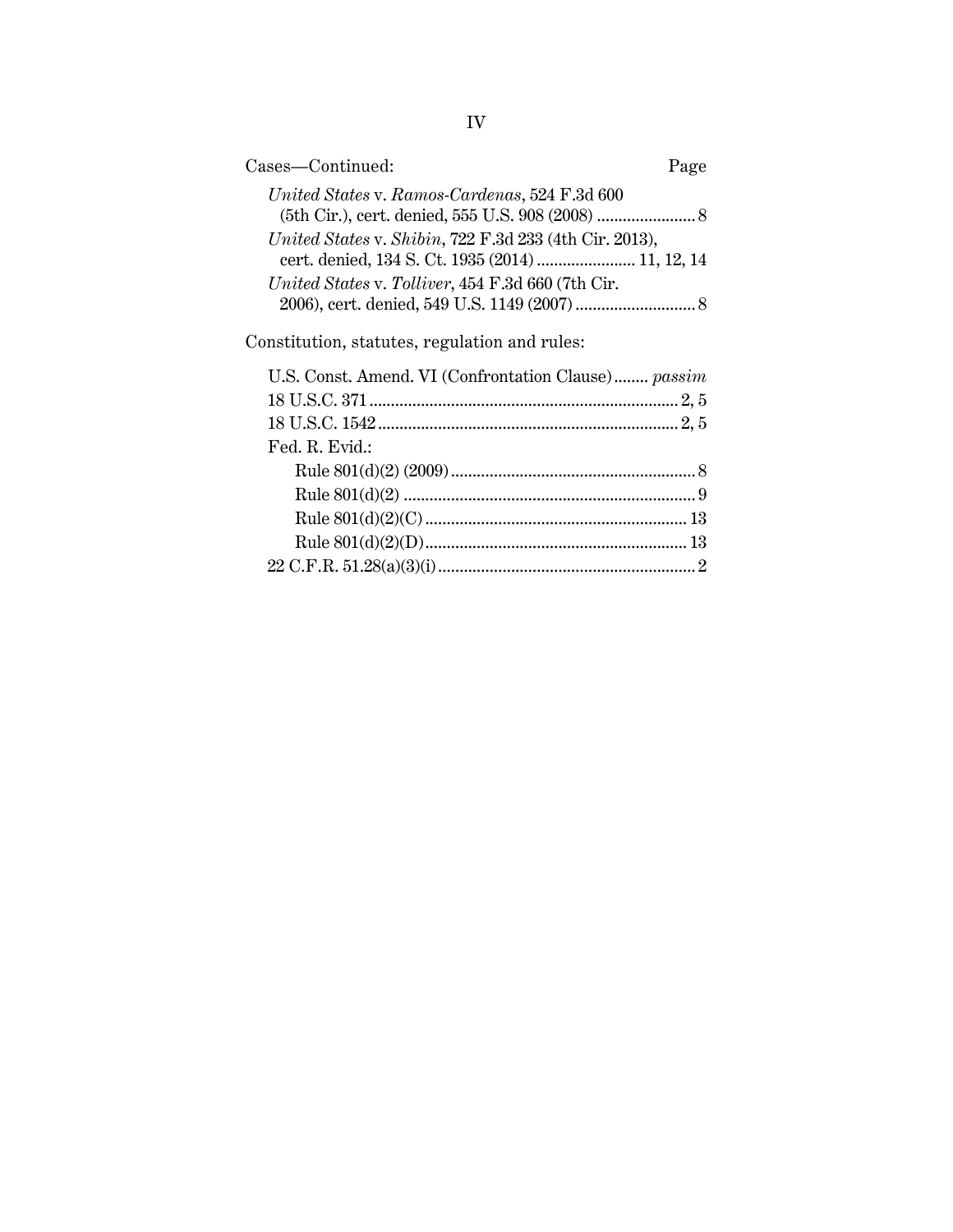## In the Supreme Court of the United States

No. 15-1002

AIFANG YE, PETITIONER

*v.*

UNITED STATES OF AMERICA

*ON PETITION FOR A WRIT OF CERTIORARI TO THE UNITED STATES COURT OF APPEALS FOR THE NINTH CIRCUIT*

### **BRIEF FOR THE UNITED STATES IN OPPOSITION**

### **OPINIONS BELOW**

The amended opinion of the court of appeals (Pet. App. 1a-14a) is reported at 792 F.3d 1164. An accompanying memorandum opinion (Pet. App. 15a-17a) is not published in the Federal Reporter, but is available at 606 Fed. Appx. 416.

### **JURISDICTION**

The judgment of the court of appeals as amended was entered on December 10, 2015. Petitions for rehearing and rehearing en banc were denied on December 10, 2015. The petition for a writ of certiorari was filed on February 4, 2016. The jurisdiction of this Court is invoked under 28 U.S.C. 1254(1).

### **STATEMENT**

Following a jury trial in the United States District Court for the Northern Mariana Islands, petitioner was convicted of making a false statement in a pass-

(1)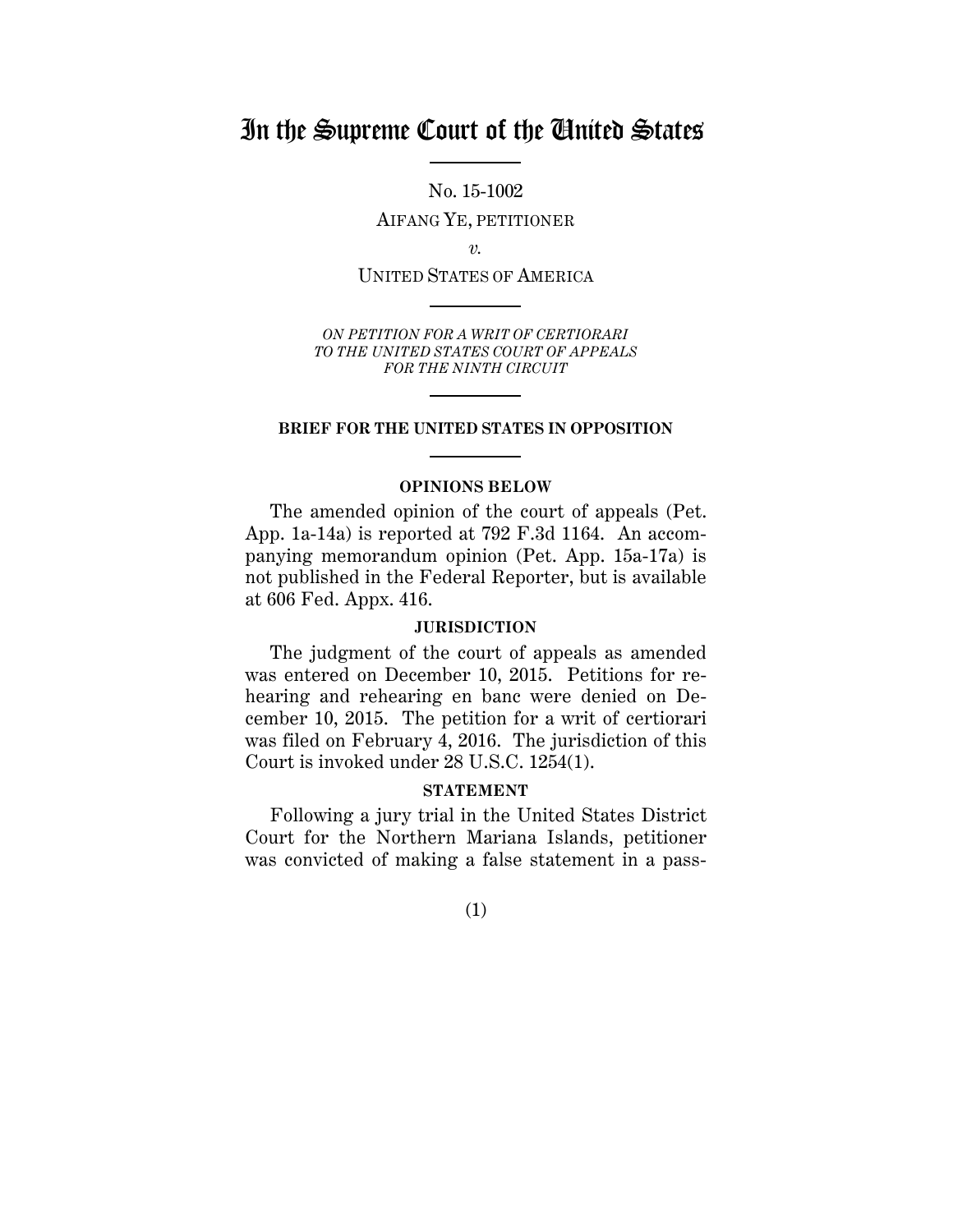port application, in violation of 18 U.S.C. 1542, and conspiring to make a false statement in a passport application, in violation of 18 U.S.C. 371. The district court sentenced petitioner to concurrent sentences of one year of probation on each count and five months of home confinement as a condition of supervised release. C.A. E.R. 1-3. The court of appeals affirmed. Pet. App. 1a-17a.

1. Petitioner, a physician, is a citizen of China, as is her husband, Xigao Cheng. In September 2011, while pregnant, petitioner traveled with her husband to the island of Saipan, which is part of the United States Commonwealth of the Northern Mariana Islands. Pet. App. 4a. Petitioner's husband returned to China about five days later. Petitioner, however, overstayed her tourist visa. Gov't C.A. Br. 4. She remained in Saipan through February 2012, when she gave birth to a baby, Jessie. Jessie's birthplace made her a U.S. citizen. Pet. App. 4a; Gov't C.A. Br. 4.

Petitioner wanted to obtain a U.S. passport for Jessie. Parents who wish to obtain a passport for a child under the age of 16 may do so through one of several procedures. First, both parents may submit an application together in person at a passport office. Pet. App. 4a. Second, in the alternative, one parent may submit a passport application in person, along with "a notarized statement or affidavit from the absent parent consenting to the issuance of the passport." *Ibid.* (citing 22 C.F.R. 51.28(a)(3)(i)).

Petitioner wanted to obtain a U.S. passport for Jessie without complying with either of these procedures. Her husband was in China, and she "did not want to have her husband seek a notarized statement" because doing so could have "draw[n] attention" in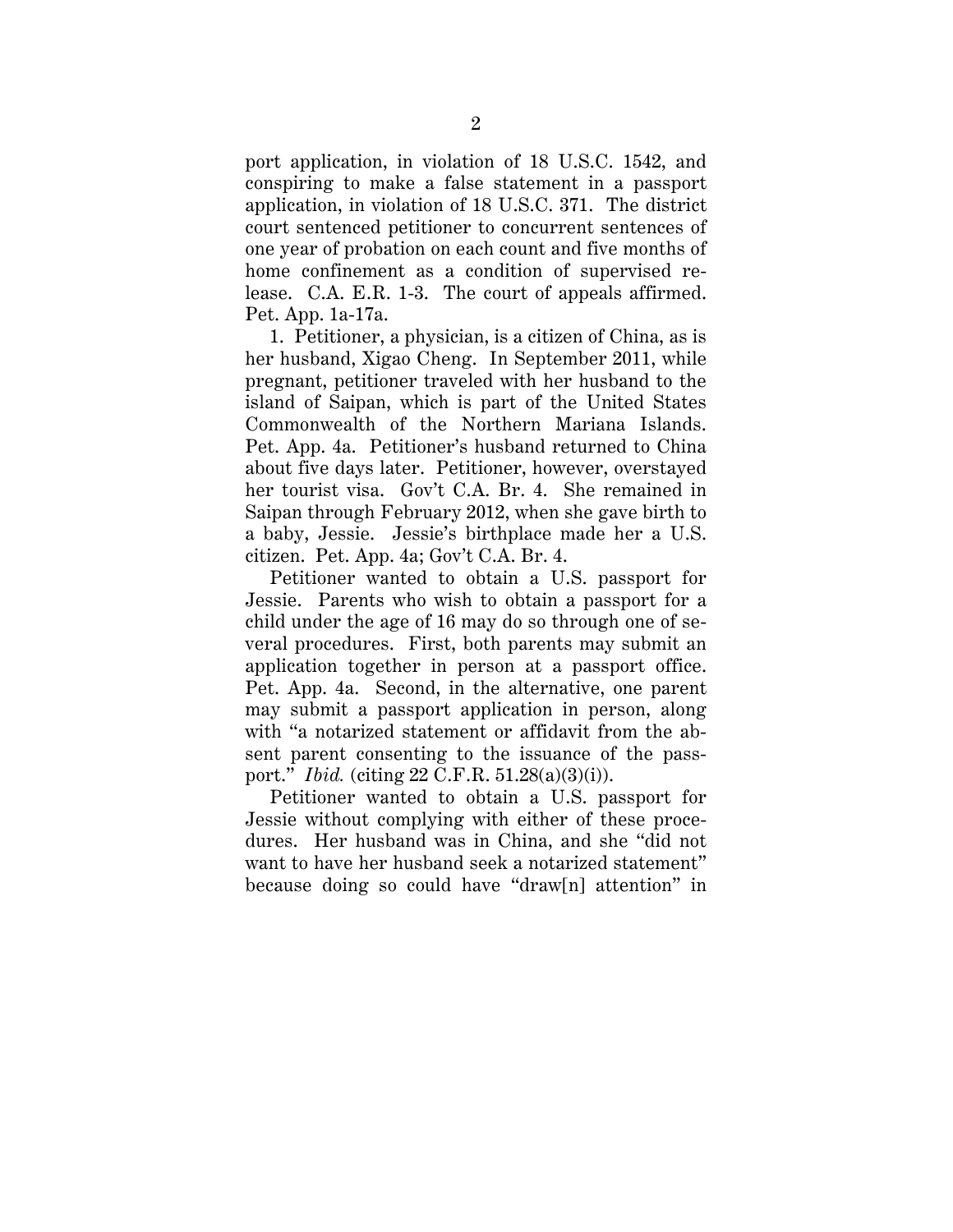China "to the birth of a second child." Pet. App. 4a. Accordingly, at the suggestion of Kaiqi Lin, a translator and document preparer, petitioner and her husband arranged for petitioner to apply in person at the passport office along with the brother of petitioner's husband (Zhenyan Cheng), who used the passport belonging to petitioner's husband in order to impersonate him. *Ibid.* To carry out that plan, Lin drove petitioner and Zhenyan to the Saipan passport office. There, petitioner presented her passport, and Zhenyan presented the passport belonging to petitioner's husband. Zhenyan then falsely signed the passport application for Jessie as her father, using the name of petitioner's husband. *Id.* at 5a.

Agents with the Department of Homeland Security (DHS) learned of the passport fraud because they had been conducting surveillance of Lin as part of an investigation of other immigration-related misconduct. Gov't C.A. Br. 8. On the day that petitioner and Zhenyan submitted the fraudulent passport application, agents observed Lin's car—occupied by Lin, petitioner, and Zhenyan—close to the passport office*. Ibid*. They followed the car to a hotel. *Ibid.* When the car stopped at the hotel, an agent observed the passports of petitioner and her husband inside, and inspected the passports. *Id.* at 9.

Once back at the DHS office, agents conducted several records checks that provided evidence that petitioner and Zhenyan were involved in passport fraud. Government records revealed that petitioner's husband had left the country in the previous year and had not returned—but also revealed that petitioner and her husband had purportedly executed an inperson passport application for their daughter in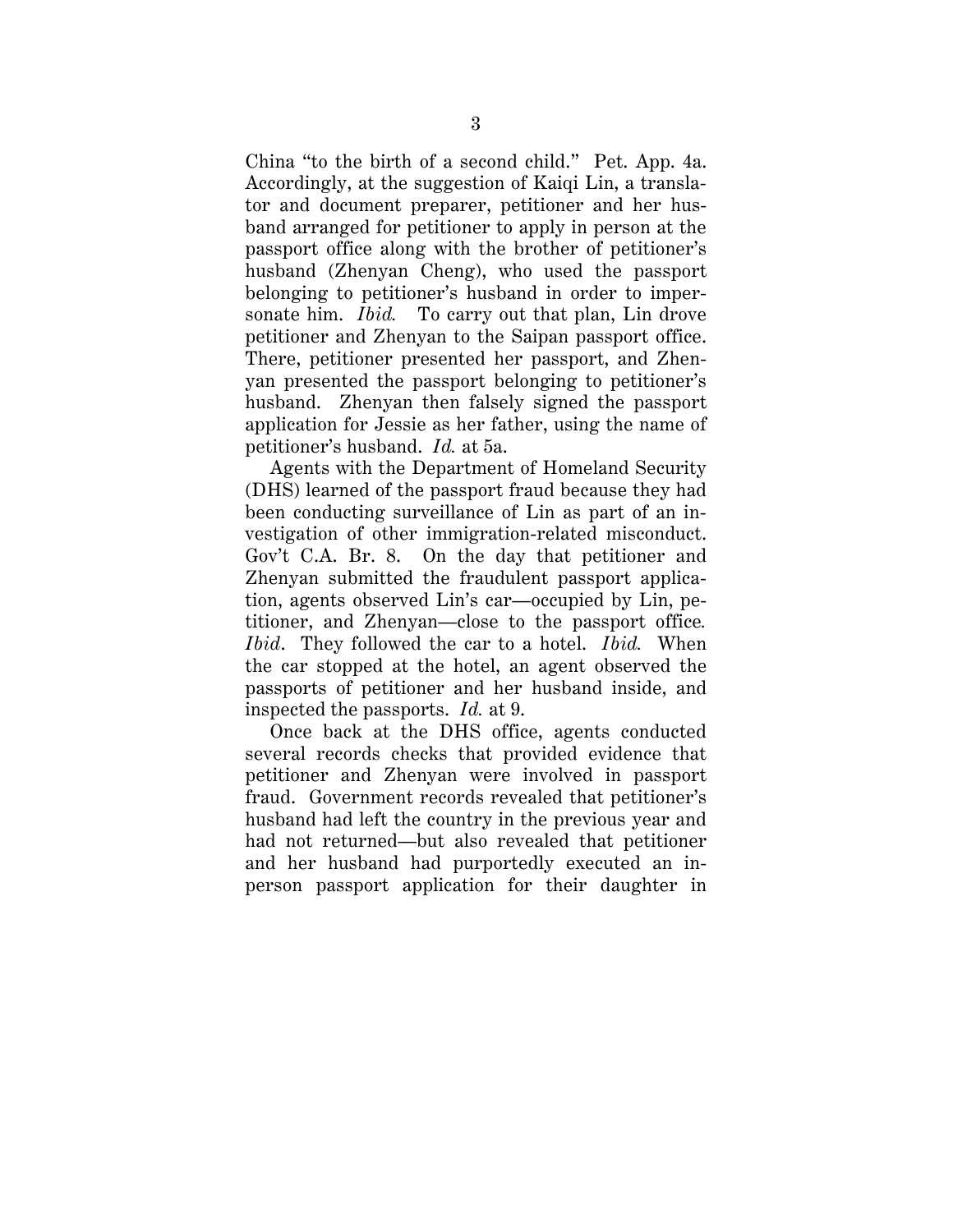Saipan on the day that petitioner, Zhenyan, and Lin had been observed together in the vicinity of the passport office. Gov't C.A. Br. 9-10. Agents thereafter arrested Zhenyan at the Saipan airport, in connection with the apparent passport fraud. *Id.* at 10.

The day after Zhenyan's arrest, petitioner went to the DHS office on her own initiative to speak to a DHS agent. Gov't C.A. Br. 13. She saw Special Agent Ryan Faulkner, the agent who had inspected her passport and her husband's passport in Lin's car. *Id.* at 9, 13. Petitioner told Special Agent Faulkner that she had information she wanted to give him. *Id.* at 13. So that petitioner could speak to Special Agent Faulkner in Mandarin, Special Agent Faulkner called a service of DHS's United States Citizenship and Immigration Services division (USCIS) known as the "Language Line," Pet. App. 5a, whose translators assist the Immigration and Customs Enforcement, Customs and Border Patrol, and Citizenship and Immigration Services sections of DHS by performing "translation services as needed" telephonically, C.A. E.R. 49; see *id.* at 465. During the interview conducted with the assistance of the "Language Line" interpreter, petitioner acknowledged that she had applied for a U.S. passport the week before; explained that Zhenyan had impersonated her husband to facilitate the filing; and stated that she had known what she did was wrong. See *id.* at 47-48.

Special Agent Faulkner typed up a summary of what petitioner had told him in a document labeled a "statement of" petitioner. C.A. E.R. 522, 524. Special Agent Faulkner then reviewed that draft statement with petitioner, paragraph by paragraph, with the assistance of the "Language Line" translator. For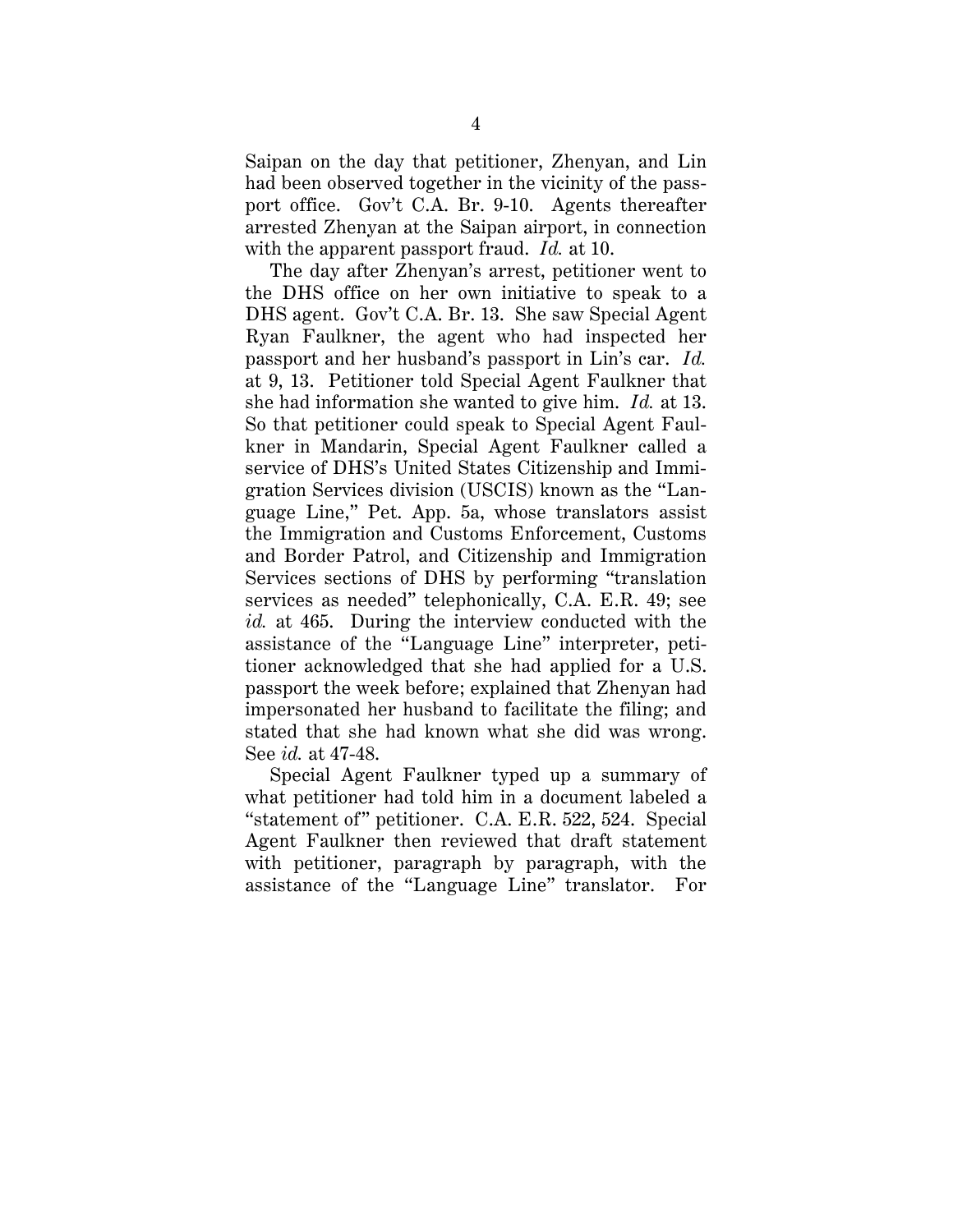each paragraph, Special Agent Faulkner requested that petitioner place her initials next to the paragraph if she understood and agreed with the statement and had no corrections to its contents. Petitioner did so for every paragraph in the document, after making corrections or clarifications in several cases. *Id.* at 524-527. She also made several additions to the statement. *Id.* at 526-527. After completing her review, petitioner signed the bottom of the statement. *Id.* at 529.

2. A grand jury in the United States District of the Northern Mariana Islands charged petitioner with making a false statement in a passport application, under an aiding and abetting theory, in violation of 18 U.S.C. 1542, and with conspiring to make a false statement in a passport application, in violation of 18 U.S.C. 371. Pet. App. 5a.<sup>1</sup>

Before trial, petitioner "objected that it would violate the Confrontation Clause of the Sixth Amendment to admit statements [petitioner] had made to DHS unless the USCIS Language Line translator[] who assisted [petitioner] w[as] called to testify." Pet. App. 11a. On the first day of trial, the district court conducted a hearing concerning the objection. <sup>2</sup> It then

 <sup>1</sup> Zhenyan was also charged with making a false statement in a passport application and conspiring to commit that offense, but he was acquitted by the jury. Pet. App. 5a-6a.

<sup>&</sup>lt;sup>2</sup> At the hearing, the district court heard "testimony and other evidence regarding the nature of USCIS's translation services." Pet. App. 11. The evidence the court reviewed included a sworn declaration from the interpreter who assisted petitioner in reviewing her statement. The interpreter attested that she was a USCIS language specialist with native fluency in Mandarin; that she had been employed by USCIS as a language specialist for over a decade; and that she had "provided interpretation services over the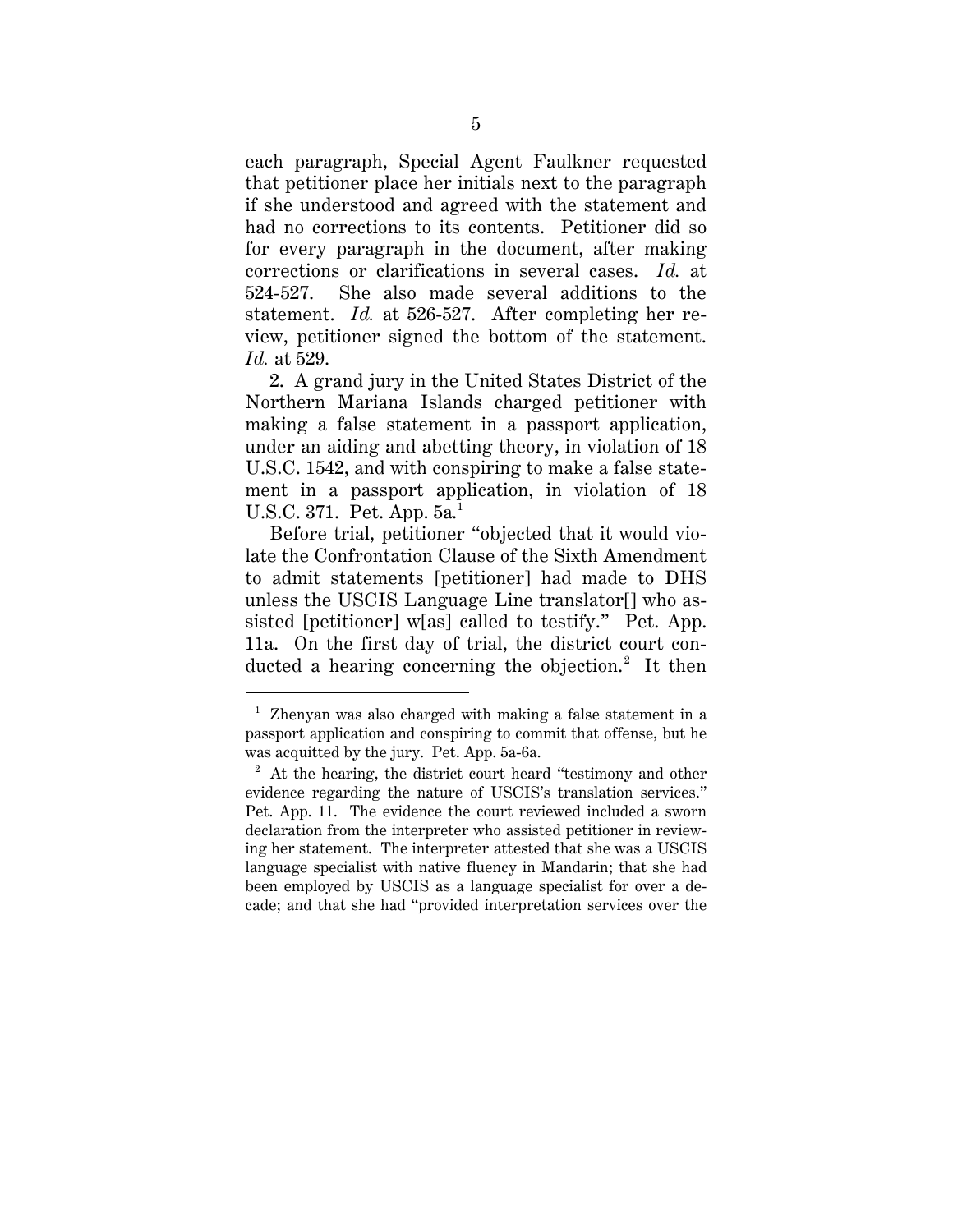orally overruled the objection, permitting the government to offer petitioner's signed statement into evidence. Gov't C.A. Br. 16; see Pet. App. 11a.<sup>3</sup>

At the close of trial, the jury convicted petitioner on both counts. Pet. App. 6a. The district court sentenced petitioner to concurrent sentences of one year of probation on each count and to five months of home confinement as a condition of supervised release. C.A. E.R. 2-3.

3. The court of appeals affirmed. Pet. App. 1a-14a; *id*. at 15a-17a (unpublished memorandum opinion addressing sufficiency claims). As relevant here, the court rejected petitioner's Confrontation Clause challenge. *Id.* at 11a-14a. The court explained that it had held in *United States* v. *Nazemian*, 948 F.2d 522, 525- 528 (9th Cir. 1991), cert. denied, 506 U.S. 835 (1992), that "as long as a translator acts only as a language conduit, the use of the translator does not implicate the Confrontation Clause." Pet. App. 11a. It noted that it had reaffirmed this approach after this Court's decisions in *Crawford* v. *Washington*, 541 U.S. 36 (2004), and related cases. Pet. App. 11a (citing *United States* v. *Orm Hieng*, 679 F.3d 1131, 1141 (9th Cir.), cert. denied, 133 S. Ct. 775 (2012)).

 $\overline{a}$ 

phone" for petitioner's interview, during which she provided translations that "were true, accurate, and to the best of [her] ability." C.A. E.R. 49.

<sup>&</sup>lt;sup>3</sup> Petitioner's counsel did not seek to call the "Language Line" translator as a witness in petitioner's case. Instead, counsel sought to use the translator's absence to sow doubt about the government's proof, arguing that since the government had not called the translator, jurors should not rely on the written statement as accurately reflecting petitioner's words. See C.A. E.R. 343-344 (opening statement); *id.* at 904-913 (closing statement).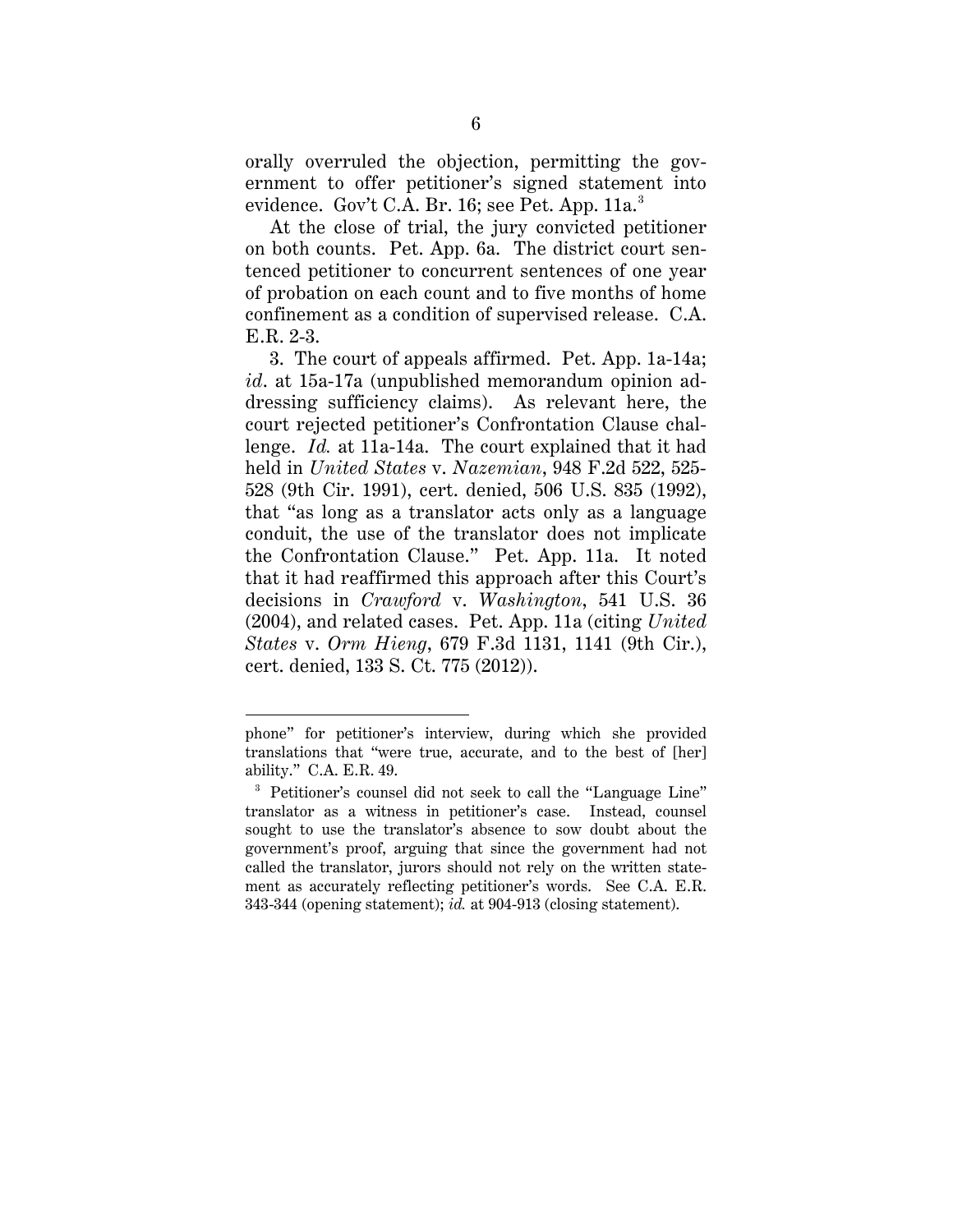The court of appeals further explained that the language-conduit test set forth in *Nazemian* was satisfied in petitioner's case. Pet. App. 12a-14a. The court stated that under *Nazemian,* "whether the translator was merely a language conduit" required consideration of which party supplied the interpreter; whether the party had a motive to mislead or distort; the interpreter's qualifications and skill; and whether actions taken subsequent to the conversation were consistent with the translated statements. *Id.* at 12a. These factors, the court concluded, favored treating the interpreter here as a mere language conduit. The court emphasized the translator's native fluency in Mandarin and extensive training and experience; the fact that a DHS agent had petitioner "confirm line-byline read-backs of what [she] had said"; and the fact that petitioner's subsequent actions were consistent with her translated statement. *Id.* at 13a. Accordingly, the court found no violation of the Confrontation Clause in the admission of petitioner's signed statement. *Id.* at 13a-14a.

4. Petitioner has now completed her sentence of probation and supervised release, and she has returned to China. Pet. C.A. Br. 4.

### **ARGUMENT**

Petitioner renews her contention (Pet. 14-38) that the Confrontation Clause barred the government from offering into evidence the statement that petitioner signed following review with an interpreter, because the government did not call as a witness the interpreter who assisted petitioner in that review. Petitioner is mistaken. The Confrontation Clause poses no obstacle to the admission of a statement that a defendant has herself reviewed with an interpreter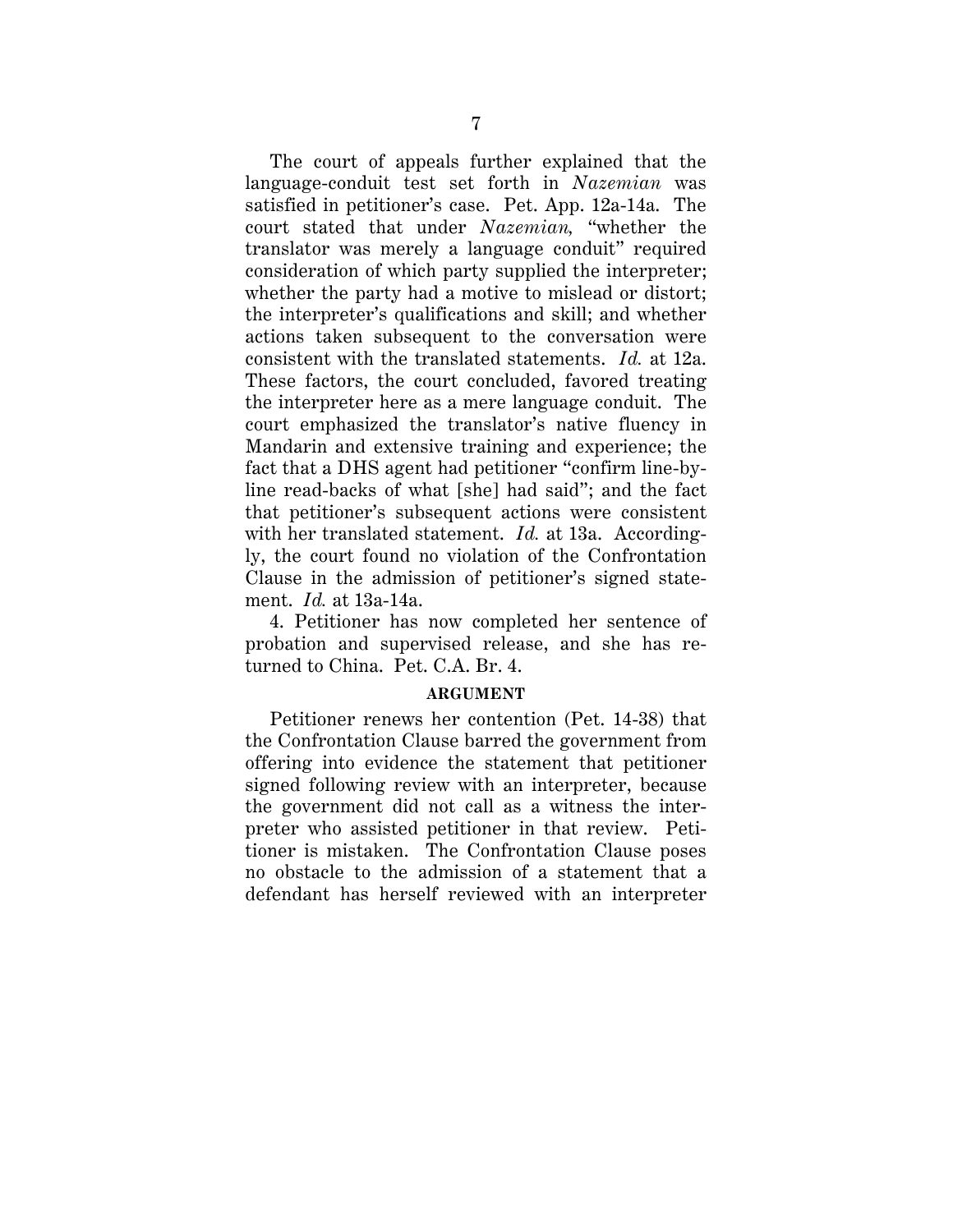and signed. And while some nascent disagreement exists concerning the admissibility of interpreted statements that a defendant has not expressly adopted, no disagreement exists concerning the admissibility of signed, expressly adopted statements. This Court's review is not warranted.

1. The Confrontation Clause provides that "[i]n all criminal prosecutions, the accused shall enjoy the right \* \* \* to be confronted with the witnesses against him." U.S. Const. Amend. VI. In *Crawford* v. *Washington*, 541 U.S. 36 (2004), this Court construed that provision in light of "the common-law history of the confrontation right," *Michigan* v. *Bryant*, 562 U.S. 344, 353 (2011) (citing *Crawford*, 541 U.S. at 50), and held that absent a prior opportunity for crossexamination, testimonial hearsay is generally barred by the Clause, *Crawford*, 541 U.S. at 68. This Court has explained in cases following *Crawford* that the limits the Confrontation Clause imposes are constraints only on statements that constitute "testimonial hearsay." *Davis* v. *Washington*, 547 U.S. 813, 823 (2006); see *Bryant*, 562 U.S. at 354-355, 359 n.5.

The admission into evidence of the written statement petitioner signed after review with an interpreter does not fall within this category, because the statement was neither hearsay nor testimonial.

a. The written statement was not hearsay because party admissions are not hearsay evidence. See, *e.g.*, *United States* v. *Crowe*, 563 F.3d 969, 976 n.12 (9th Cir. 2009) (citing Fed. R. Evid. 801(d)(2) (2009)); *United States* v. *Ramos-Cardenas*, 524 F.3d 600, 609- 610 (5th Cir.), cert. denied, 555 U.S. 908 and 555 U.S. 949 (2008); *United States* v. *Tolliver*, 454 F.3d 660, 664-665 (7th Cir. 2006), cert. denied, 549 U.S. 1149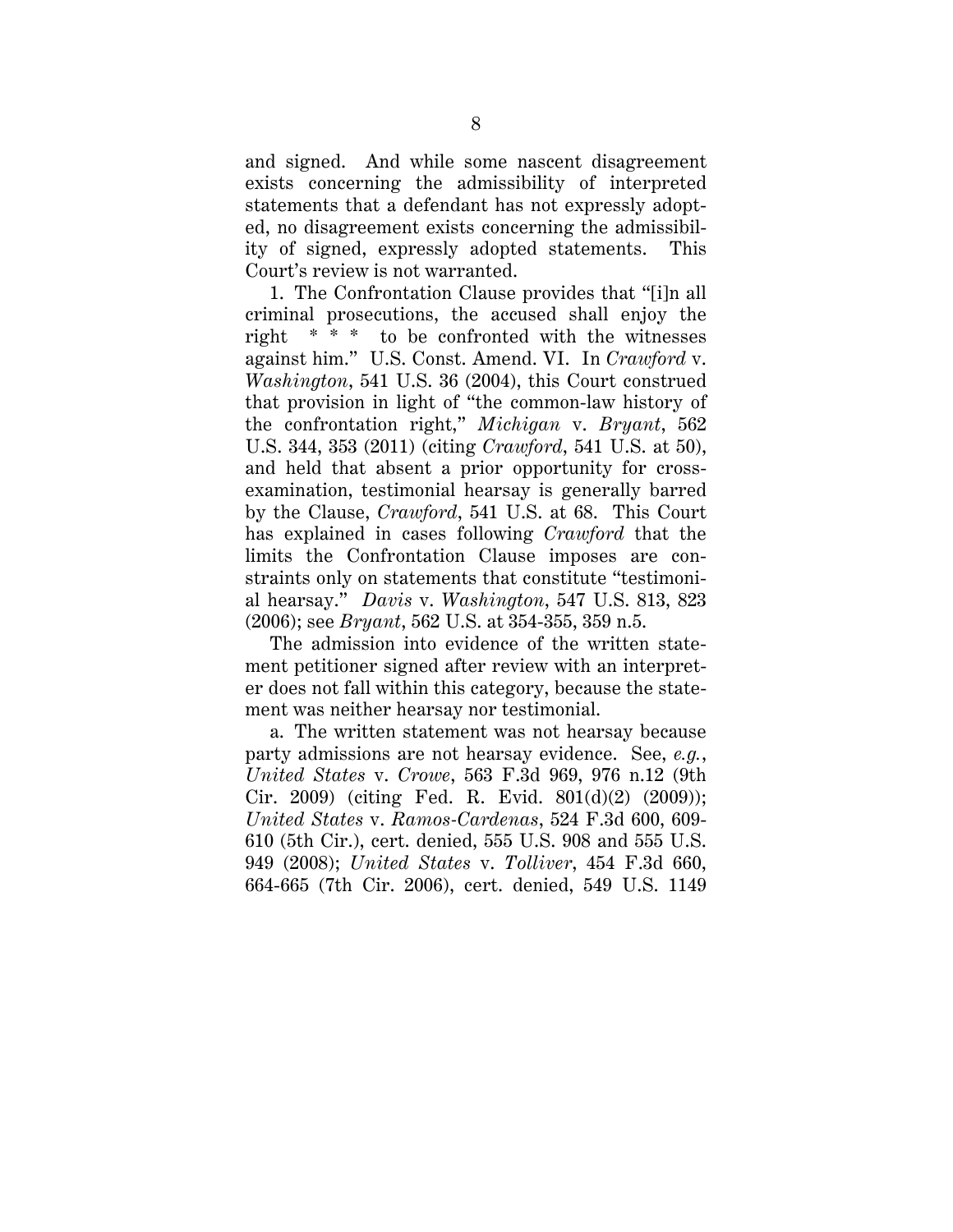$(2007)$ ; see also Fed. R. Evid.  $801(d)(2)$  (specifying that an opposing party's statement is not hearsay).

Petitioner's written statement was a party admission. Courts of appeals have uniformly treated a statement signed by a defendant who has been apprised of the statement's contents as an admission of the defendant—even if the defendant did not herself prepare the statement and reviewed its contents only with the help of a translator. See, *e.g.*, *United States* v. *Frank*, 599 F.3d 1221, 1240 & n.21 (11th Cir.) (statement in Khmer language prepared by Cambodian officers and signed by English-speaking defendant, after review with interpreter), cert. denied, 562 U.S. 876 (2010); *United States* v. *García*, 452 F.3d 36, 39-40 (1st Cir. 2006) (affidavit in English that was signed by Spanishspeaking defendant after its contents were translated into Spanish by immigration officer for the defendant's review); *United States* v. *Orellana-Blanco*, 294 F.3d 1143, 1148 (9th Cir. 2002) (stating that "[o]rdinarily a signed statement, even if written by another in another's words, would be adopted as the party's own if he signed it," but recognizing an exception when there was "a considerable language barrier" and evidence did not show "that the [statement] was read to" the defendant "or that he read it, or that he could read it"); see also *United States* v. *Felix-Jerez*, 667 F.2d 1297, 1299 (9th Cir. 1982); *United States* v. *Johnson*, 529 F.2d 581, 584 (8th Cir.), cert. denied, 426 U.S. 909 (1976). Accordingly, courts have found no Confrontation Clause problem posed by such statements. See *Frank*, 599 F.3d at 1240 n.21; *Orellana-Blanco*, 294 F.3d at 1148; *Johnson,* 529 F.2d at 584. Those principles control here: Since the English-language statement in this case was one that petitioner "adopted as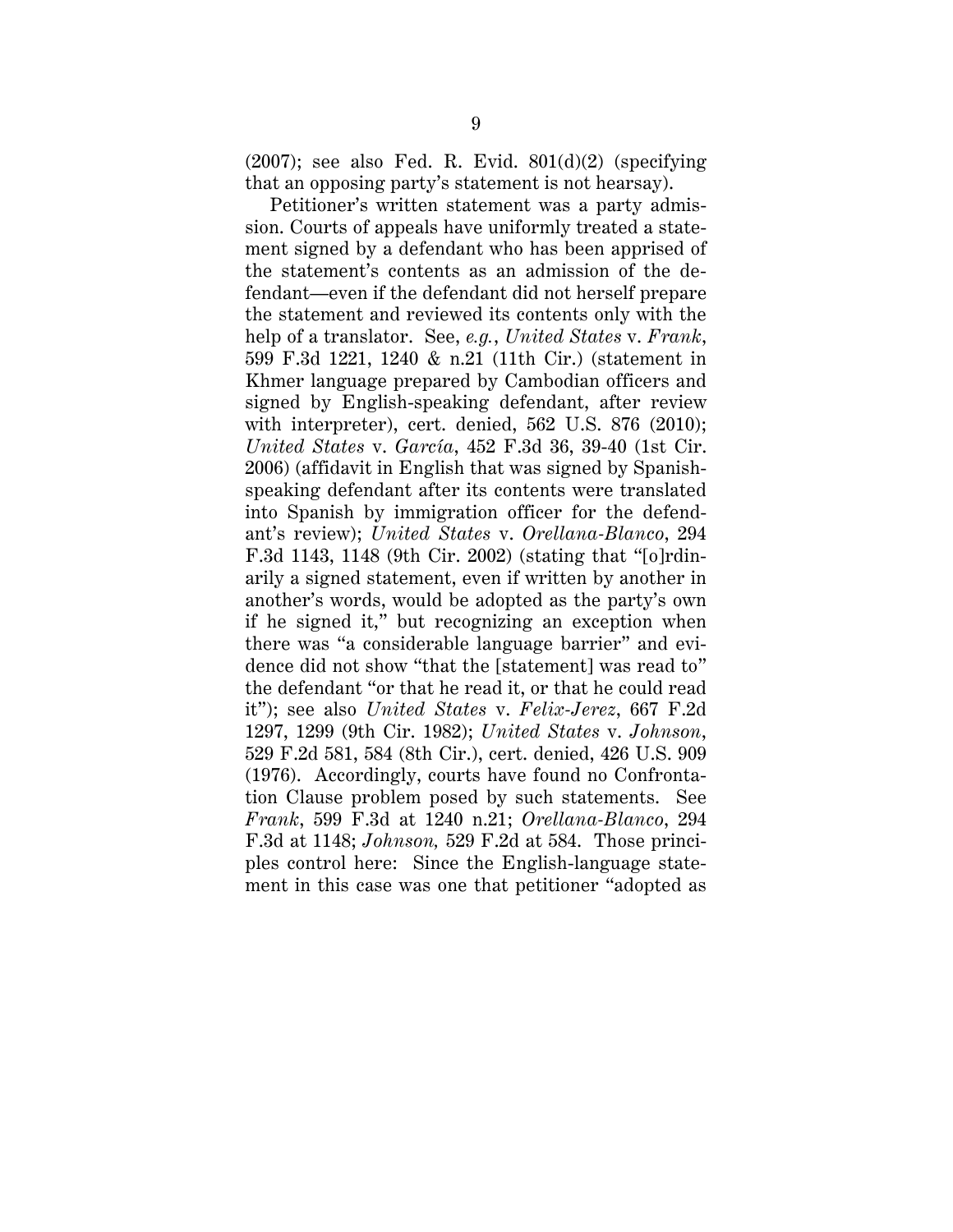[her] own," *Orellana-Blanco*, 294 F.3d at 1148, when she signed the statement after review with an interpreter, the statement is properly attributable to petitioner, and it can pose no Confrontation Clause problem.

b. Even if the statement at issue in this case were viewed as a statement of the "Language Line" interpreter, the statement would pose no Confrontation Clause problem because it would not properly be classified as testimonial. A statement is "testimonial" if "the circumstances objectively indicate \* \* \* that the primary purpose" of the statement is to establish "past events potentially relevant to later criminal prosecution." *Ohio* v. *Clark*, 135 S. Ct. 2173, 2180 (2015); see *Bryant*, 562 U.S. at 356, 358. That is not so here. The primary purpose of the "Language Line" interpreter was simply to facilitate communication between a foreign-language interviewee and the government. See C.A. E.R. 49 (interpreter's affidavit explaining that her role was to provide "true, accurate" translations of petitioner's statements from Mandarin to English and the agent's statements from English to Mandarin). That purpose is divorced from the identity of the speaker; the contents of the statements made; and any investigative purposes of a government official conducting an interview in a particular case. Since the "Language Line" translator's primary purpose was not "to create a record for trial," or to "obtain[] testimonial evidence against [an] accused," *Clark*, 135 S. Ct. at 2180 (citation omitted), but simply to translate conversations related to the work of a number of DHS divisions, even if the relevant statements were those of an interpreter, they would not properly be described as testimonial.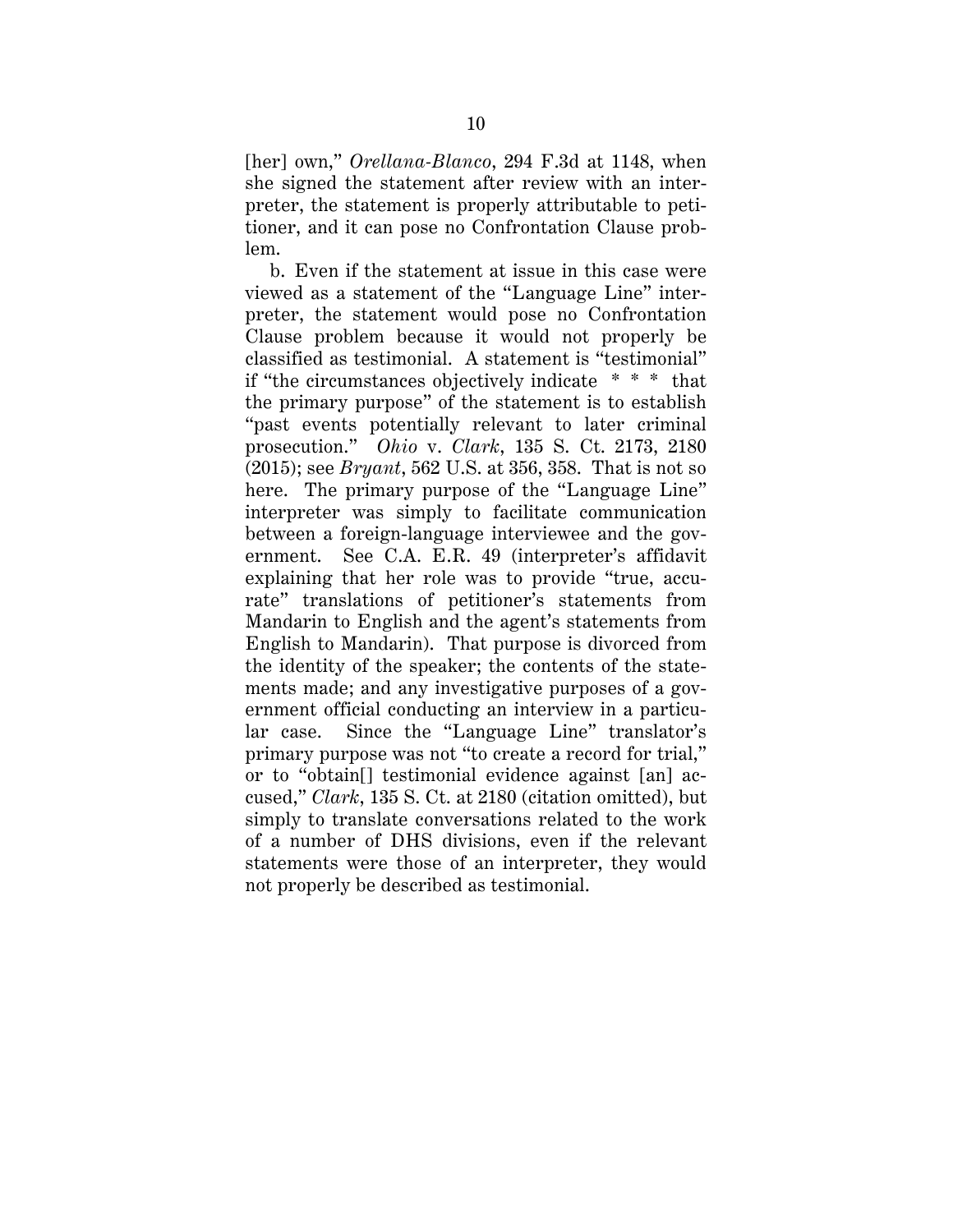2. Petitioner is mistaken in contending (Pet. 16- 25) that this Court's intervention is warranted in this case to resolve a disagreement among the courts of appeals.

a. As petitioner notes, some recent disagreement has emerged among courts of appeals concerning the application of the Confrontation Clause to certain translated statements. Since *Crawford*, four courts of appeals have addressed Sixth Amendment challenges to testimony by law enforcement or immigration officers concerning what an interpreter told them a witness or defendant had said. *United States* v. *Charles*, 722 F.3d 1319, 1321 (11th Cir. 2013); *United States* v. *Shibin*, 722 F.3d 233, 235, 248 (4th Cir. 2013), cert. denied, 134 S. Ct. 1935 (2014); *United States* v. *Budha*, 495 Fed. Appx. 452, 454 (5th Cir. 2012) (per curiam), cert. denied, 133 S. Ct. 1243 (2013); *United States* v. *Orm Hieng*, 679 F.3d 1131, 1140 (9th Cir.), cert. denied, 133 S. Ct. 775 (2012). None of those cases involved defendants (or other declarants) who had expressly adopted a translated statement. Accordingly, the courts in these four cases considered whether an interpreter's translation of foreign-language statements was properly attributable to the foreignlanguage declarant for Confrontation Clause purposes on the ground that either the interpreter was the declarant's agent or the interpreter was a mere "language conduit." See *United States* v. *Nazemian*, 948 F.2d 522, 526-527 (9th Cir. 1991) (outlining agency and language-conduit theories), cert. denied, 506 U.S. 835 (1992).

Three courts of appeals have found no Confrontation Clause problem in such testimony following *Crawford*, applying agency or language-conduit theo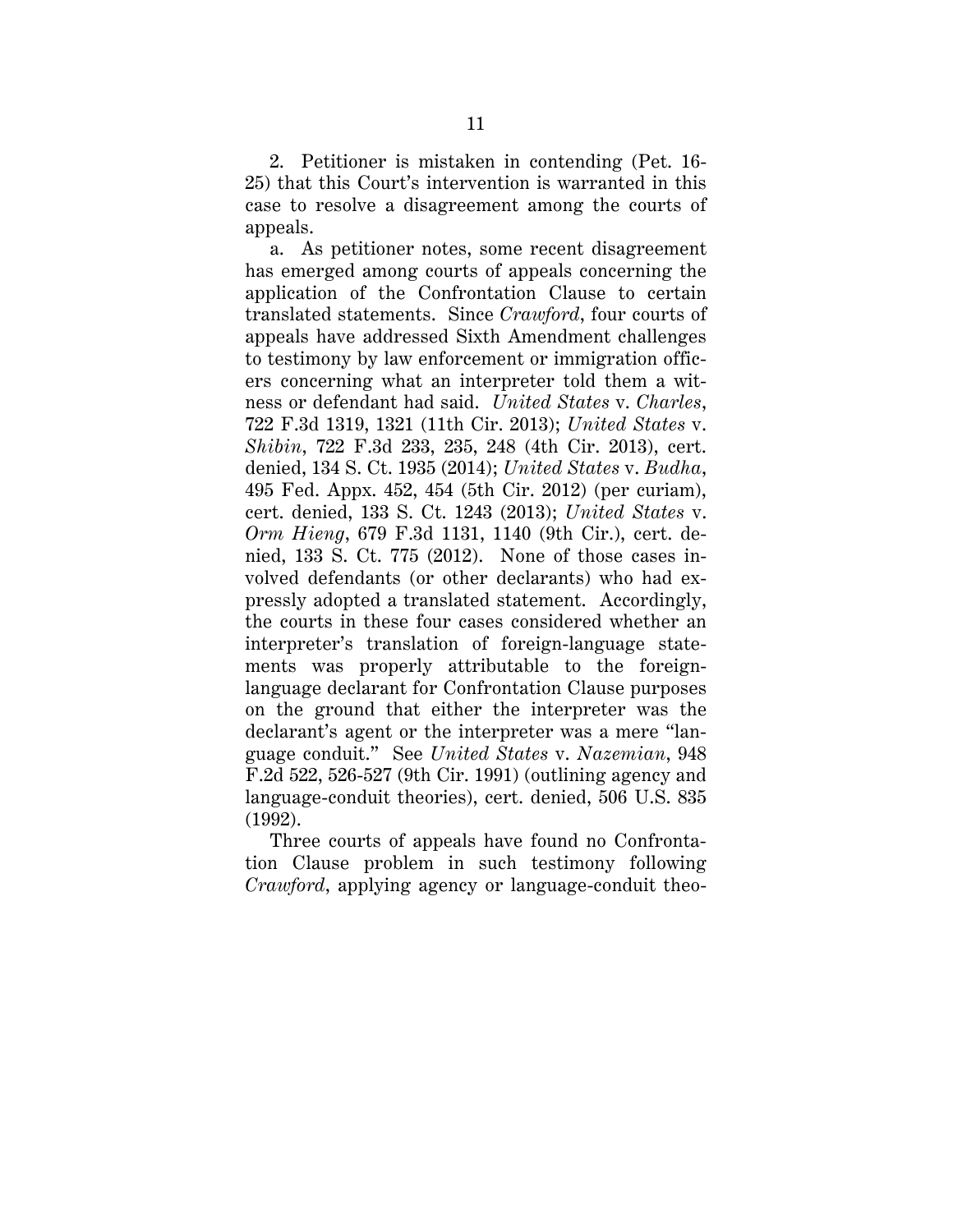ries. *Orm Hieng* concluded that *Crawford* permitted an interpreter's translation of a defendant's statements to be attributed to the defendant under some circumstances, based on consideration of a number of factors relevant to whether the interpreter was acting as the defendant's agent or as a language conduit. *Orm Hieng*, 679 F.3d at 1139 (listing factors). The Fifth Circuit likewise treated statements made through an interpreter as attributable to a defendant for Confrontation Clause purposes in an unpublished post-*Crawford* decision, *Budha*, 495 Fed. Appx. at 454, and the Fourth Circuit adopted a comparable approach in a decision in a plain-error posture, *Shibin*, 722 F.3d at 249. 4

One court of appeals has reached a contrary conclusion. In *Charles,* in the course of rejecting a defendant's Confrontation Clause claim under plainerror principles, the Eleventh Circuit concluded that it had been error to permit a law enforcement officer to testify "as to the out-of-court statement made by an interpreter who translated [the defendant's] Creole language statements into English during" questioning. 722 F.3d at 1321. The court rejected the treatment of interpreters as mere language conduits on the ground that "[l]anguage interpretation \* \* \* does not provide for a one-to-one correspondence between words or concepts in different languages." *Id.* at 1324 (citation and internal quotation marks omitted). And it concluded that even if an interpreter qualified as a

 <sup>4</sup> As petitioner notes, a number of state appellate courts have also rejected "Confrontation Clause challenges to out-of-court translators" following *Crawford*. Pet. 22 n.4 (citing six decisions); cf. Pet. 23 n.5 (citing one contrary decision by an intermediate state appellate court).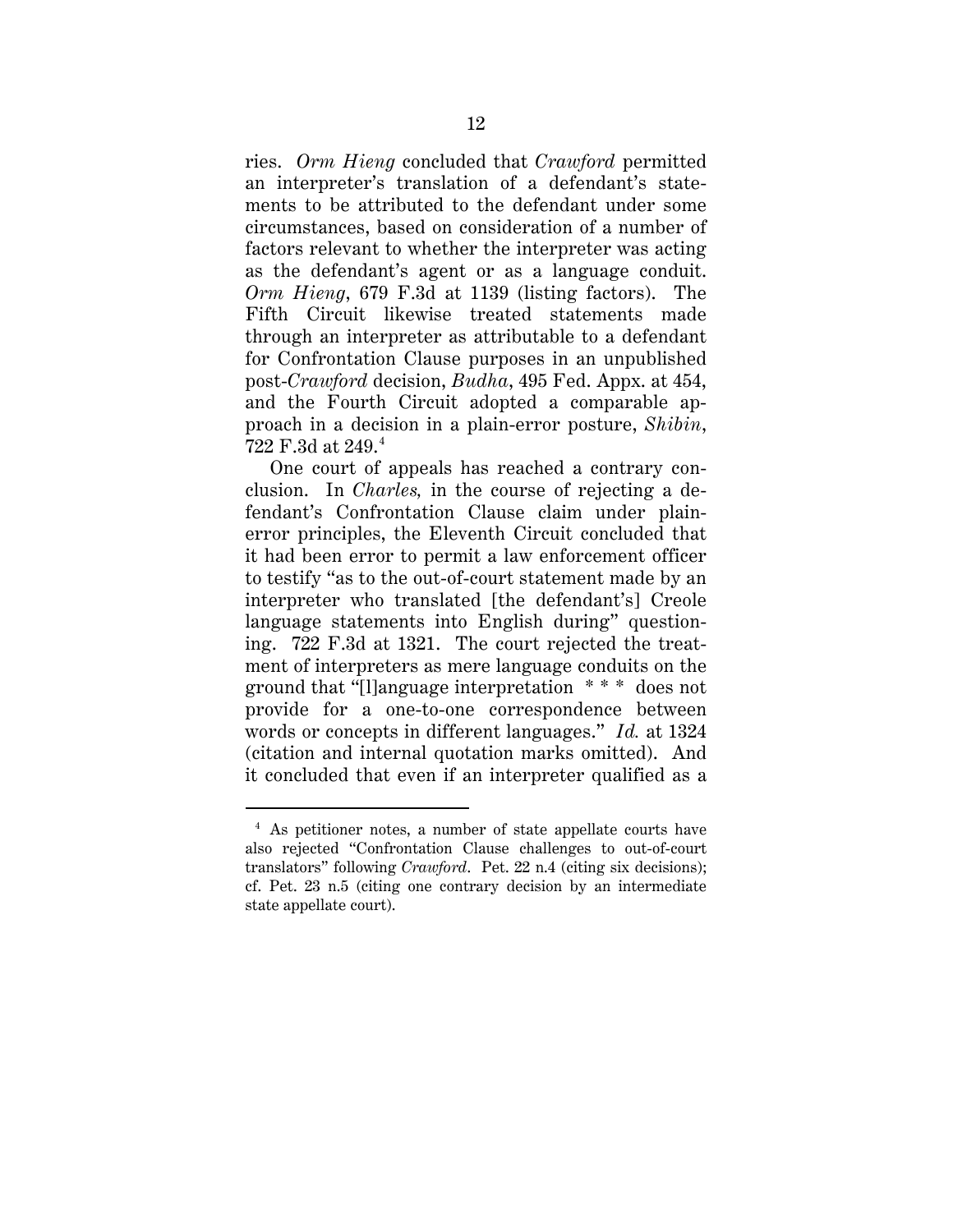defendant's agent—making the interpreter's statements "attributable to the defendant" for purposes of the Federal Rules of Evidence, see Fed. R. Evid.  $801(d)(2)(C)$  and (D)—that would not make "the interpreter's statements \* \* \* the same as the defendant's own statements" for purposes of the Confrontation Clause. *Charles*, 722 F.3d at 1325, 1326. Further, the court concluded that the interpreter's statements were testimonial because "[s]tatements taken by police officers in the course of interrogations are definitively testimonial." *Id.* at 1323 (alteration in original; citation omitted).

Petitioner's case would be an inappropriate vehicle for reviewing this disagreement, however, because petitioner's statement would have been constitutionally admissible under the approach of any court of appeals. As noted above, courts have consistently concluded that when a defendant signs a written statement after being apprised of its contents, the statement is properly attributed to the defendant as her own—irrespective of those courts' views on whether interpreters generally should be treated as mere language conduits. Petitioner identifies no court that has found a Confrontation Clause problem in the admission of a statement reviewed and signed by a defendant. And, to the contrary, the Eleventh Circuit the sole court of appeals on which petitioner relies for his narrower view of Confrontation Clause—expressly classified a foreign-language statement signed by a defendant following review with a translator as the defendant's own statement for Confrontation Clause purposes. *Frank*, 599 F.3d at 1240 n.21 (concluding that when English-speaking defendant signed Khmer language confession prepared by Cambodian police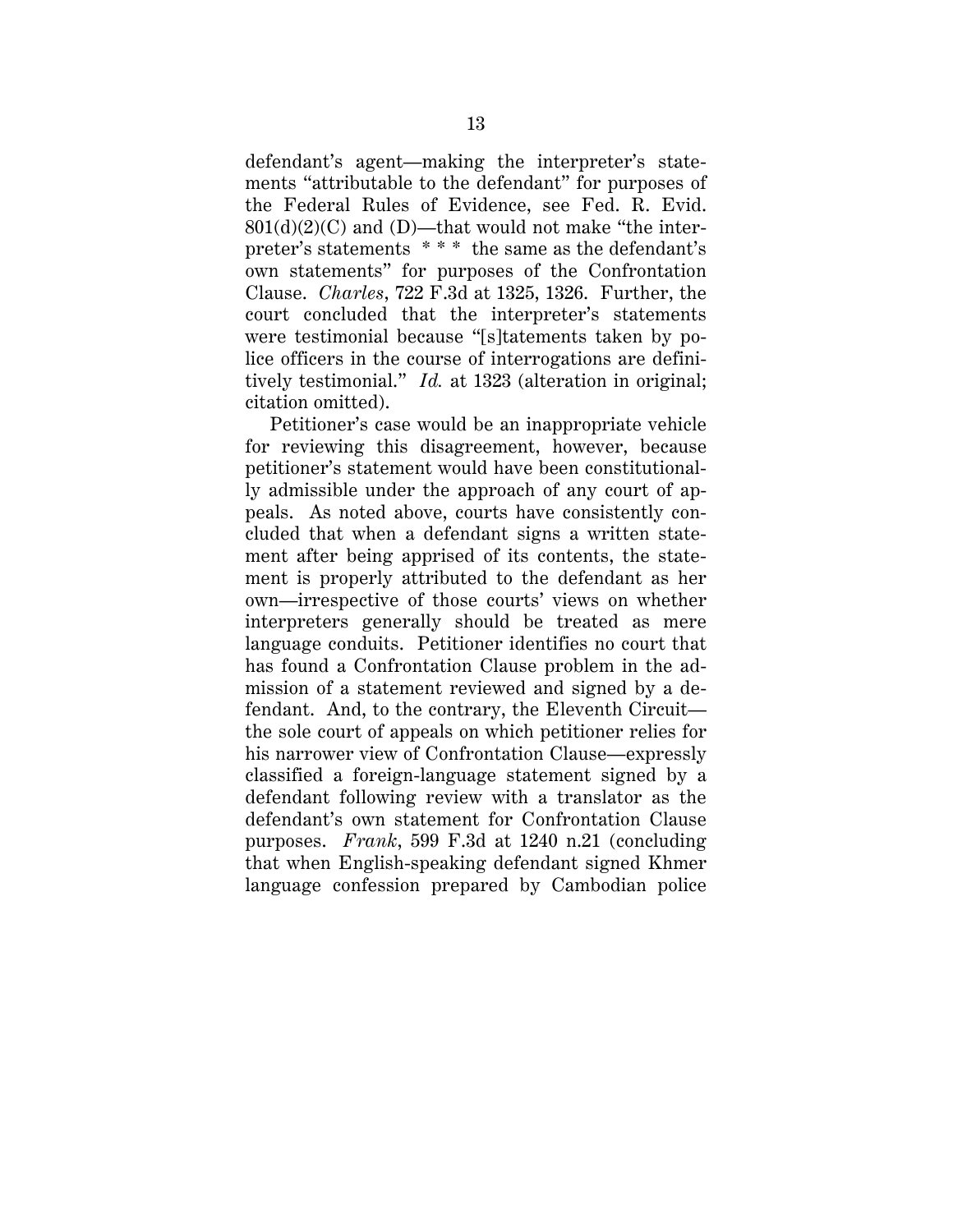officers after the defendant reviewed its contents with interpreter, the defendant's "contention that the admission of his confession violated the Sixth Amendment Confrontation Clause is without merit, as we have held that a party's own admission offered against him is admissible under the Sixth Amendment"). Petitioner's case would thus be an inappropriate vehicle to take up any disagreement between the Eleventh Circuit and other courts of appeals concerning the Confrontation Clause treatment of other types of translated statements.

b. This Court's consideration of language-conduit or agency-based approaches to interpreted statements under the Confrontation Clause would in any event be premature. Since *Crawford,* only four courts of appeals have addressed the continuing validity of these approaches, and their analyses have often been brief, unnecessary to the result, or both. The Fourth Circuit accepted the language-conduit theory in several sentences in a decision that rejected a defendant's claim on multiple grounds, including as a result of its plain-error posture, *Shibin,* 722 F.3d at 248-249; the Fifth Circuit adhered to that approach in a one-paragraph discussion in an unpublished opinion, *Budha*, 495 Fed. Appx. at 454; and the Eleventh Circuit rejected language-conduit and agency theories in a discussion unnecessary to the court's ultimate conclusion that the defendant's Confrontation Clause claim failed on plain-error grounds, *Charles,* 722 F.3d at 1330- 1332; see *id.* at 1332 (Marcus, J., specially concurring) (emphasizing this point).

In addition, only one of those four courts of appeals addressed whether, even if translated statements were properly construed as statements of an inter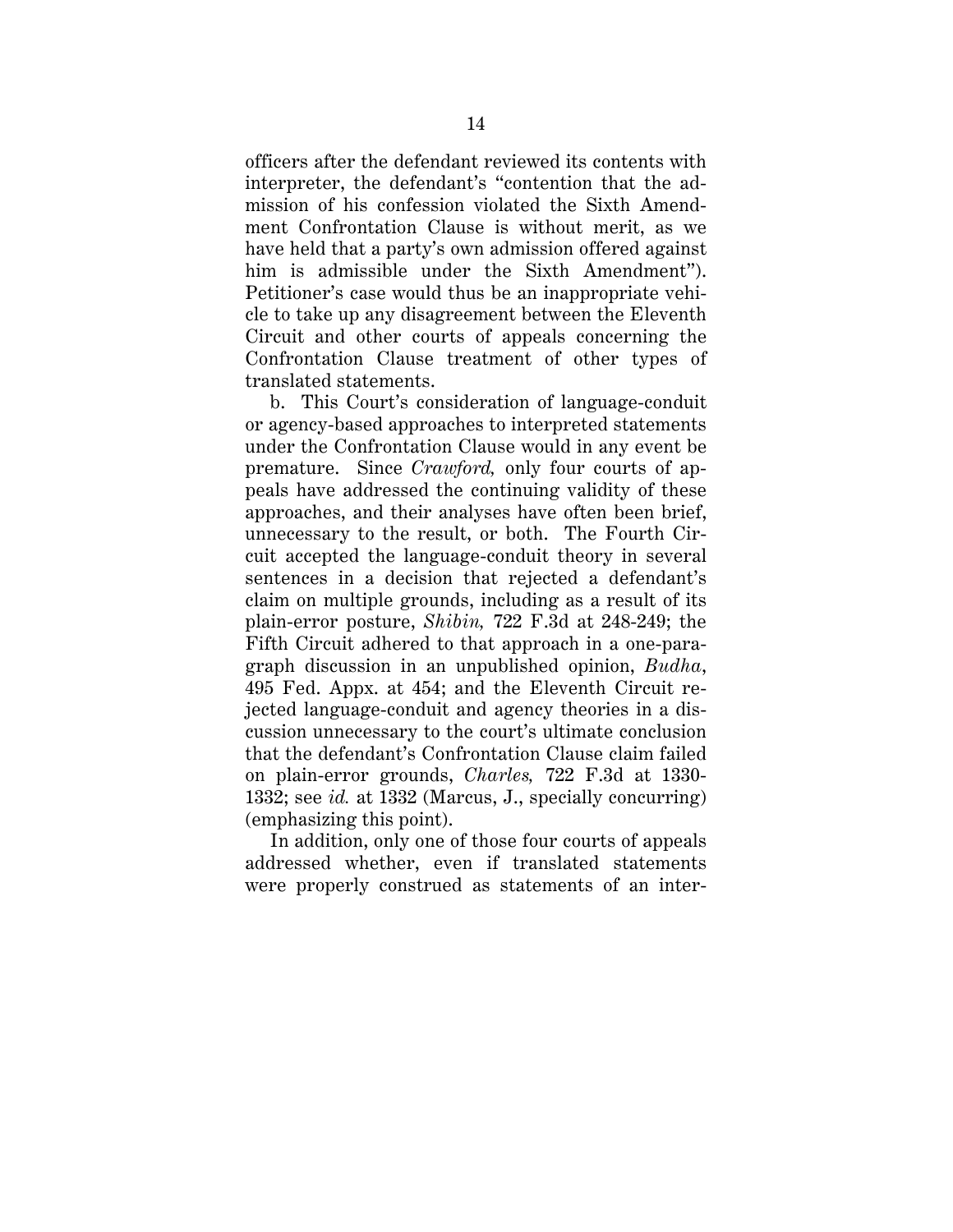preter (rather than the foreign-language declarant), such statements would fall outside the testimonial category to which the Confrontation Clause applies. See *Charles,* 722 F.3d at 1323-1324. That court did so in a one-paragraph discussion that did not appear to apply the method this Court has developed for ascertaining whether statements are testimonial. Compare *ibid.* (stating that "there is no debate" that interpreter's statements were testimonial because "witness statements given to an investigating police officer" are "definitively testimonial") (citations omitted) with *Bryant*, 562 U.S. at 355 ("[N]ot all 'interrogations by law enforcement officers' are subject to the Confrontation Clause.") (citation omitted), and *id.* at 357-378 (whether statement is testimonial should be determined based on a number of factors relevant to statement's "primary purpose"). <sup>5</sup> That Eleventh Circuit discussion, moreover, predates this Court's further guidance on the nature of testimonial statements in *Clark*, *supra*. The limited attention that languageconduit and agency approaches have received in the courts following *Crawford* would make this Court's review premature, even if this case were an appropriate vehicle for consideration of those approaches.

<sup>&</sup>lt;sup>5</sup> The court of appeals did not have the benefit of adversarial briefing concerning whether the statements qualified as testimonial, because the government argued only that there was no plain error in attributing the statements at issue to the defendant under the agency and language-conduit approaches. Gov't C.A. Br., *Charles*, *supra* (No. 12-14080).